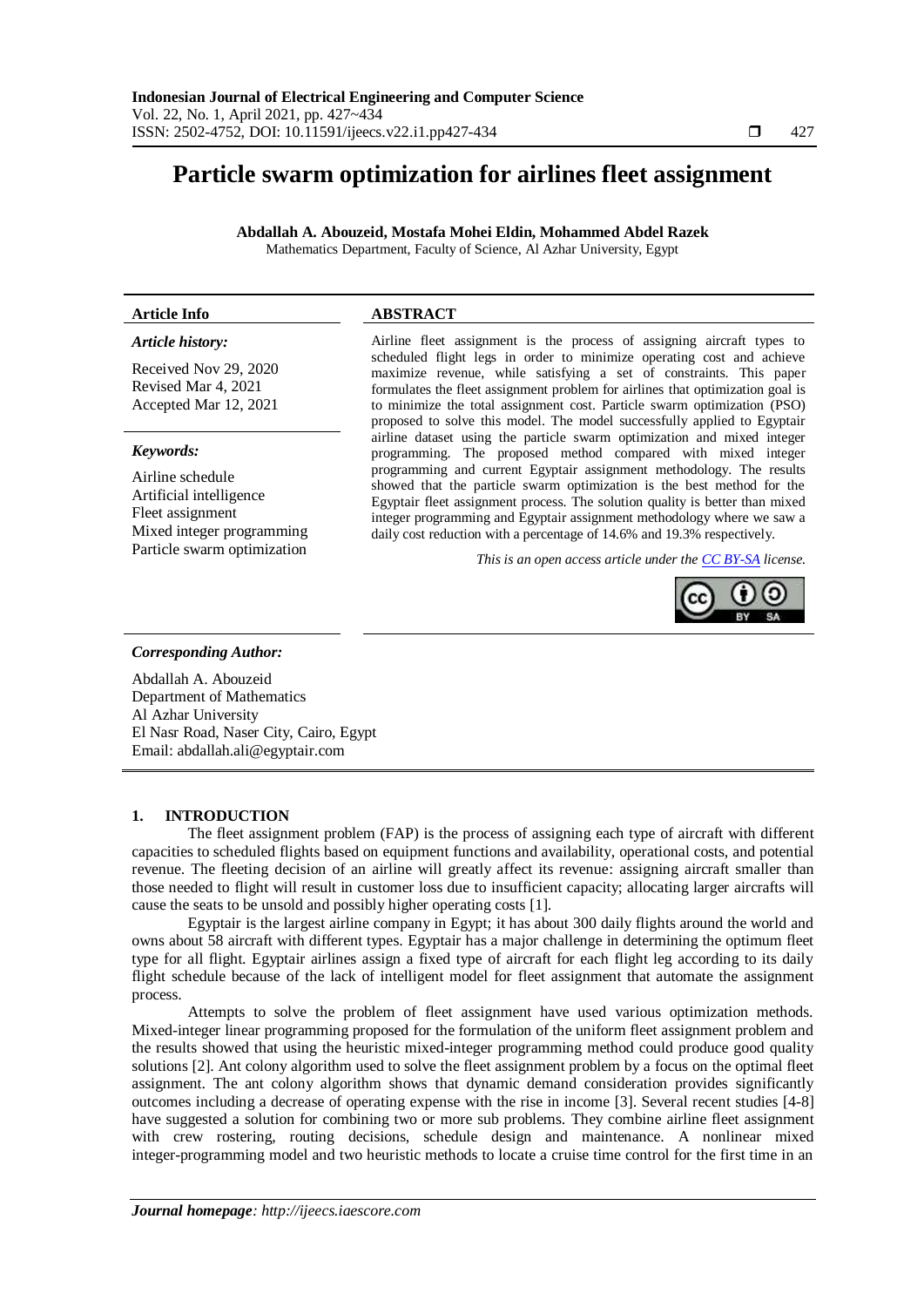integrated model for aircraft fleeting [9]. Metaheuristic method that uses the variable neighborhood search (VNS) approach used to solve both fleet sizing problem and fleet assignment problem at the same time [10]. Deterministic linear programming (DLP) used for the historical development to overbooking and the consideration of flexible products as well as further applications [11]. The multi-criteria method used to solve the fleet assignment problem by minimizing the emission cost or maximizing the profit as an objective function [12]. Some of researchers use data of 22 aircraft types from 15 major US airlines to prototype the financial and operating data as an optimize aircraft selection [13]. Other researchers suggests that load factor, aircraft utilization, and aircraft size had influence over determining the operating cost of an airline [14]. On the other hand, in [15] show that the intelligent transportation solution for advanced fleet assignment can improve an airline's market benefit and increase customer satisfaction as well. The research analyzes a new airline stochastic fleet assignment problem with arbitrary passenger requirements in risk aversion. It showed a two-stage stochastic mixed-integer programming model for risk aversion. It starts with tactic level decisions: assigning aircraft families to flight legs. In the second stage, an algorithm used to assign aircraft types to flight legs. A parallel master-slave genetic algorithm (PMS-GA) used for solving the integrated flight schedule design and fleet assignment problem with demand recapture [16]. Nowadays, Artificial intelligence techniques have an effective role in enhancing companies, governments and in community development. Artificial intelligence techniques try to simulate human behavior. Compared with existing conventional techniques, they supply a better, faster, and more accurate solution to optimization problems. Artificial intelligence techniques usually use multiple solutions to obtain the best solution [17].

In this paper, we formulate the fleet assignment problem for airlines. We propose one the artificial intelligence optimization techniques, which is particle swarm optimization (PSO) to solve the fleet assignment model for Egyptair airlines by using actual dataset. The formulating and solving the FAP will contribute in optimizing the aircraft assignment process for Egyptair airlines that minimizing the overall operating costs required for operating the different fleet types and maximizing the company profitability. In addition, this paper compares the performance and objective function value for PSO results with the mixed integer programming (MIP) method and Egyptair current assignment methodology.

## **2. RESEARCH METHOD**

## **2.1. Fleet assignment problem formulation**

The fleet assignment process is usually depending on the airline's flight network and it formed as a mixed integer program [18]. Two main trends were used when constructing networks: the use of arcs to represent connections (connected networks), and the use of arcs to represent flight segments (time-space networks). In essence, these two constructions are similar because they both ensure that the model adheres to the following main constraints:

- Cover constraints: to ensure that each flight leg is assigned to exactly one fleet type
- Balance constraints: for continuity of aircraft flow
- Availability constraints: to ensure that total assigned aircraft limits the available

For each fleet type there exist three types of connection arcs in the network, the first arc is the ground arc that represent the aircraft staying in the same station(airport) for a period of time. The second arc is flight arc that represent the flight leg. The third arc is wrap-around arc, which connects the last event of the day with the first event of the next day to ensure the continuity of the daily fleet assignment. The following model proposed by Hane *et al*. [19].

Objective function: *Minimize* 
$$
\sum_{l \in L} \sum_{f \in F} G_{fl} Z_{fl}
$$

\n*Subject to*

\n
$$
Cover: \sum_{f \in F} Z_{fl} = 1 \quad \forall l \in L,
$$

\n*Balance:* 
$$
\sum_{o \in S} Z_{fost} + g_{fst-t} - \sum_{d \in S} Z_{fsdt} - g_{ftt} = 0 \quad \forall \{fst\} \in N,
$$

\n*Availableility:* 
$$
\sum_{l \in O(F)} Z_{fl} + \sum_{s \in S} g_{fst_{nt_1}} \leq A_f \forall f \in F, \text{ Z binary}, g \geq 0
$$

where;

S: set of stations in the network, indexed by  $s$ ,  $o$ ,  $or$   $d$ 

 $F$ : set of fleet types, indexed by  $f$ 

L: set of flight legs scheduled, indexed by l or  $\{odt\}$ , where  $o, d \in S$  and t denotes the time when the flight N: set of nodes in the network, indexed by  $\{fst\}$ , where  $\{ef, s \in S$ , and  $t$  denotes the event time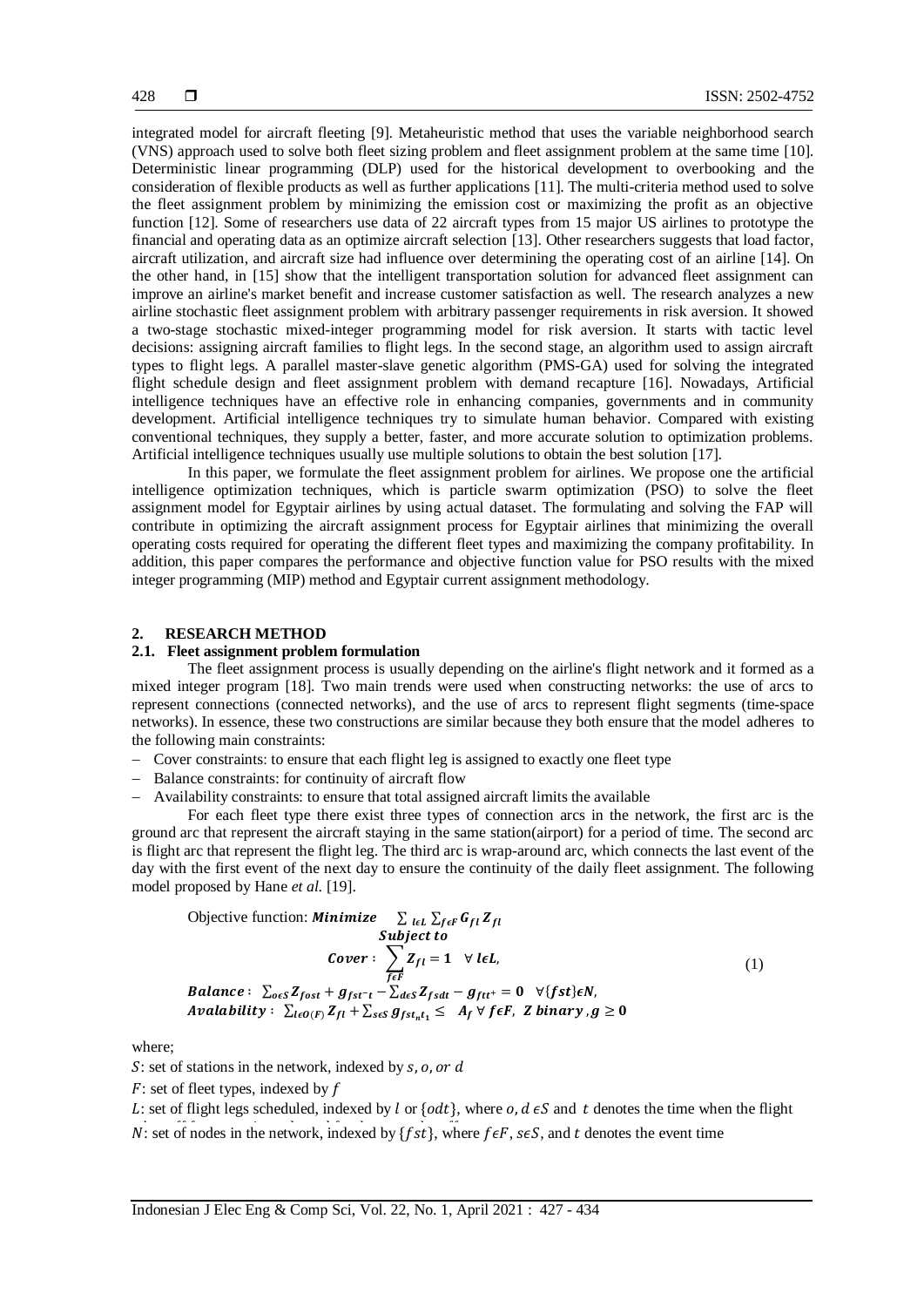429

 $O(f)$ :set of arcs for fleet type, f that cross the aircraft count time-line,  $f \in F$ , leL

The aircraft count time-line is the starting point for representing a series of events taking place in the network. The first node set after this timeline is represented as  $\{fst_1\}$ ,  $\{ \epsilon F, s \epsilon S$ , and the last node set of the day is represented as  $\{fst_n\}$ ,  $\overline{feF}$ ,  $\overline{seS}$ .

 $G_{fl}$ :cost of assigning fleet type f to leg l, feF, leL

 $A_f$ , number of available aircraft for fleet type f, f $\epsilon F$ 

 $Z_{fl} = 1$  if fleet f assigned to leg l, 0 otherwise

 $g_{fst}$ : flow of aircraft on the ground arc from node {f st}  $\epsilon N$  to node {f st'}  $\epsilon N$  at station s $\epsilon S$  in fleet

 $t^{-}$ ,  $t^{+}$ : the time preceding and succeeding t, respectively, in the time-line

#### **2.2. PSO**

PSO is an algorithm proposed by Kennedy and Eberhart [20]. The PSO population, called cloud (or swarm), is composed by particles that are candidate solutions to the problem. Drawing an analogy with the flocks of birds, each particle acts as a bird from the flock looking for food. A swarm particles system begins the process of optimization with a population of random solutions, and searches for the optimal solution by updating the potential solutions through the iterations, the particles "fly" over the searching area looking for better solutions [21]. The PSO solutions cooperate among themselves and look for what called an optimal solution [22]. The velocity  $V_k^t$  and position  $X_k^t$  for a particle k updated as following in (2, 3);

$$
V_k^t = w V_k^{t-1} + c_1 r_1 (pbest_k - X_k^{t-1}) + c_2 r_2 (gbest - X_k^{t-1})
$$
\n(2)

$$
X_k^t = X_k^{t-1} + V_k^t \tag{3}
$$

where  $\mathit{pbest}_k$  the personal best position found by the particle k and  $\mathit{gbest}$  the global best position of the swarm.  $W$  The inertia factor that forces the particle to move in the same direction of the previous iteration.  $c_1$ the cognitive factor that indicates the self-confidence of the particle.  $c_2$  The social factor that forces the particle to follow the same way of the best particle of the swarm.  $r_1$ ,  $r_2$  are random numbers between [0, 1]. To prevent the particle from driving too far away, we can adopt a velocity bound to keep it in the interval of  $V_{min}$  and  $V_{max}$ , which are system parameters. All particles try to improve the performance of PSO by updating their velocity and position according to personal best and global best, and changing other parameters in different acceptable areas [23, 24].

## **2.3. PSO representation for fleet assignment optimization**

In this section, we describe the representation of a PSO for solving airlines fleet assignment problem. The PSO classical approach needs some adjustments in order to be apply to optimization problems, such as redefining the particle in a discrete model, and adapting velocity operators [25]. Kennedy and Eberhart [26] encoded a particle k as a binary matrix and velocity defined as probability matrix in which the values can change from zero to one as the following:

$$
X_{k}^{t} = \begin{bmatrix} x_{k,11}^{t} & x_{k,12}^{t} \dots & x_{k,1n}^{t} \\ x_{k,21}^{t} & x_{k,22}^{t} & x_{k,2n}^{t} \\ \dots & \dots & \dots & \dots \\ x_{k,m1}^{t} & x_{k,m2}^{t} & x_{k,mn}^{t} \end{bmatrix}, x_{k,ij}^{t} \in [0,1] \quad, \quad V_{k}^{t} = \begin{bmatrix} v_{k,11}^{t} & v_{k,12}^{t} \dots & v_{k,1n}^{t} \\ v_{k,21}^{t} & v_{k,22}^{t} & v_{k,2n}^{t} \\ \dots & \dots & \dots \\ v_{k,m1}^{t} & v_{k,m2}^{t} & v_{k,mn}^{t} \end{bmatrix}, v_{k,ij}^{t} \in \mathcal{R}
$$

The representation of the fleet assignment will be achieved by using the binary representation of PSO described above by consider the rows in the particle matrix as the fleet type and columns as flights. The matrix  $X_k^t$  represents a particle k made of m×n bits, which considered a position solution to the problem. When  $x_{k,ij}^t = 1$ , this means that fleet type *i* will be assigned to flight *j*,  $x_{k,ij}^t = 0$  otherwise. The particle movement was defined based on the probability of a position choosing one of two possible status, considering that the velocity is restricted to the interval [0; 1]. According to the authors' example, if  $v_{k,ij}^t = 0.20$ , then there is a 20% chance that the bit  $x_{k,ij}^t$  will become 1, and 80% chance that it will become 0. Table 1 and Table 2 describes an example for the representation of particle position and velocity used for solving the fleet assignment problem.

To keep the particle velocity values limited to interval  $[0,1]$ . In (4) used to normalize the particle velocity.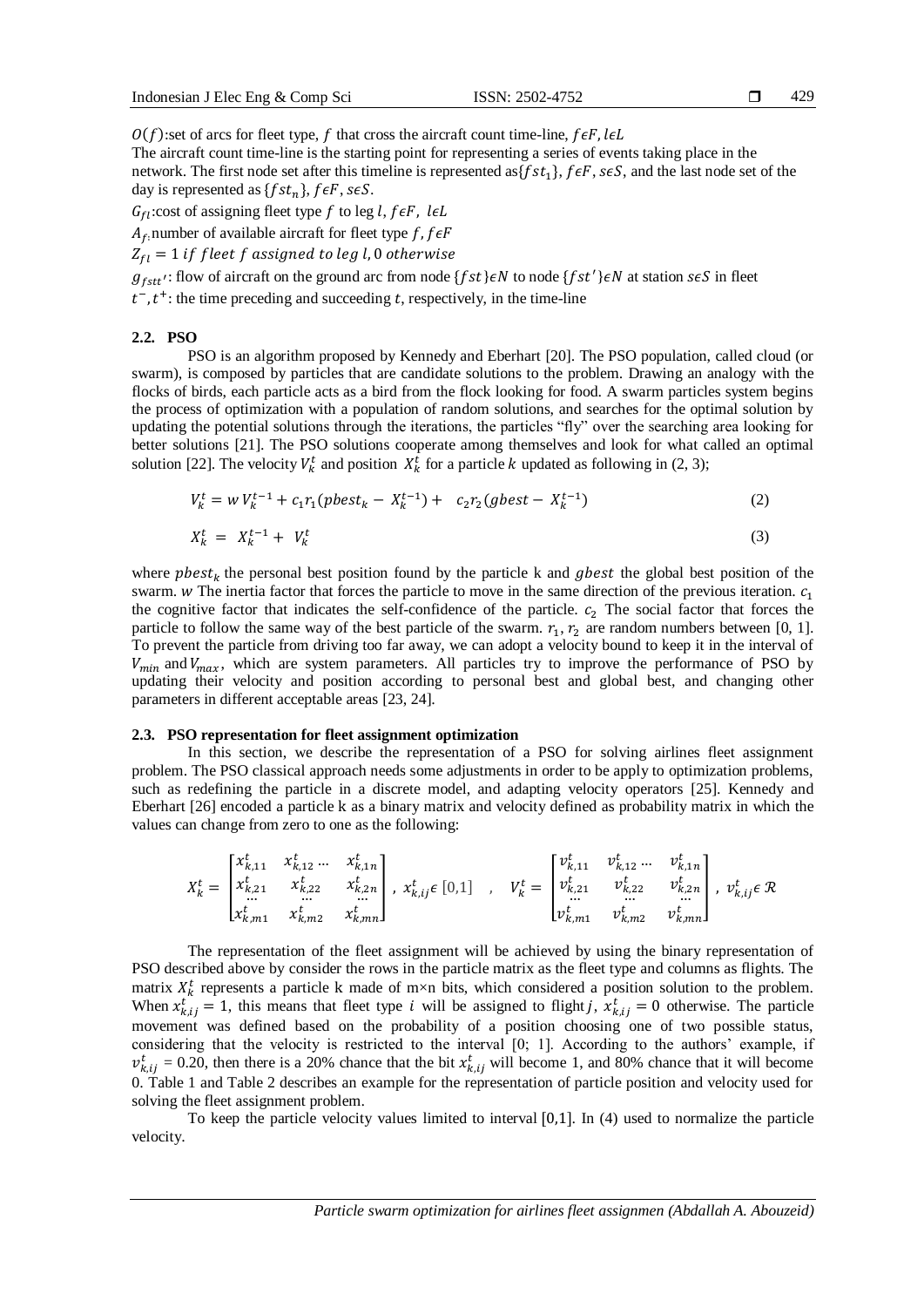$$
N(V_k^t) = \frac{1}{1 + \exp(-V_k^t)}\tag{4}
$$

Then the particle position updated by adding the normalized particle velocity as in (4), so in (3) updated as the following:

$$
X_k^t = X_k^{t-1} + N(V_k^t) \tag{5}
$$

As seen in (1)**,** the objective function used to evaluate the particle k to determine the optimal particle position, which is the fleet assignment solution. It calculated by summing the assignment cost  $G(i, j)$  requird to assign fleet type *i* to flight *j* multiplied by particle position values  $x_{k, ij}^t$  for particle k at iteration t as in (6).

$$
C(X_k^t) = \sum_{i,j} G(i,j). x_{k,ij}^t
$$
\n
$$
(6)
$$

Table 1. Representation of the particle position Table 2. Representation of the particle velocity

Flights Fleet Types 0 1 0 0 1 0 0 0 1 0 0 1 1 0 0 0 0 0 0 0 0 1 0 0

|               | Flights |  |                             |  |  |      |  |  |
|---------------|---------|--|-----------------------------|--|--|------|--|--|
| Fleet<br>Type | 0.10    |  | 0.99 0.19 0.15 0.99         |  |  | 0.27 |  |  |
|               | 0.09    |  | $0.23$ $0.99$ $0.23$ $0.14$ |  |  | 0.80 |  |  |
|               |         |  | 0.97 0.20 0.17 0.15 0.13    |  |  | 0.33 |  |  |
|               | 0.12    |  | $0.17$ $0.18$ $0.75$ $0.26$ |  |  | 0.29 |  |  |

## **2.4. Fleet assignment solution algorithm**

As we saw in section 2.3 and how represent the particle position, velocity and objective function for PSO to solve the fleet assignment problem. In addition, we formulate the problem in section 2.1 (1). Now we ready implement the solution algorithm [27]. Table 3 display the proposed algorithm for the solution of fleet assignment using PSO.

#### Table 3. Fleet assignment solution algorithm using PSO technique

**Input**: number of stations  $st$ , number of flights  $n$ , number of fleet types  $m$ , ground aircraft at each station  $g_f$  (matrix of size  $m * st$ ), maximum capacity for each fleet type  $A_f$ (matrix of size m  $*$  1), available aircraft for each fleet type  $A_v$  (matrix of size m  $*$  1), operating cost for each fleet type with different flights  $G$  (matrix of size  $m * n$ ), PSO parameters (swarmSize, number of iterations itr,  $w, c_1, c_2, r_1, r_2, V_{min}, V_{max}$ )

**Output**: optimal particle position that satisfy minimum operating cost and meets all constraints as mentioned in equation 1 (the output is a matrix of size m\*n)

**Start** 

1.  $t=0$ 

- **2.**  $gbest \longrightarrow binary matrix will all ones of size  $m*n$$
- **3. for** k=0 to swarmsize-1 do (Initialize the particles with random positions and velocities)
	- 3.1.  $X_k^0$  a random binary solution (matrix size of m<sup>\*</sup>n)
	- 3.2.  $V_k^0$  a random velocity  $\epsilon[V_{min}, V_{max}]$  (matrix size of m<sup>\*</sup>n)
	- 3.3.  $pbest_k \longrightarrow X_k^0$
- **4. end for**
- 5.  $C(gbest) = \sum_{i,j} G(i,j)$  ghest<sub>i,j</sub> (total assignment cost for particle ghest, where ghest<sub>i,j</sub> is is global best position values at iteration number 0)
- **6. for** k=0 to swarmsize-1 do
	- **6.1.**  $C(X_k^0) = \sum_{i,j} G(i,j) \cdot x_{i,j}^0$  (total assignment cost for particle position  $X_k^0$  where  $x_{i,j}^0$  is the particle position values at iteration number 0)
	- **6.2. If**  $C(X_k^0) < C(gbest)$  **then** 6.2.1.  $gbest \longrightarrow X_k^0$ 6.2.2.  $C(gbest) = C(X_k^0)$
	- **6.3. End if**

```
7. End for
```
- **8.** while  $t <$  *itr* do
	- 8.1. **for** k=0 to swarmSize-1 **do**
		- 8.1.1.  $C(X_k^t) = \sum_{i,j} G(i,j) \cdot x_{i,j}^t$  (total assignment cost for particle position  $X_k^t$ , where  $x_{i,j}^t$  is the particle position values at iteration number t)
		- 8.1.2.  $C(pbest_k) = \sum_{i,j} G(i,j)$ .  $pbest_{i,j}$  (total assignment cost for best position, where  $pbest_{i,j}$  is the particle best positon values at iteration number t)
		- 8.1.3. **if**  $C(X_k^t) < C($ 8.1.3.1.  $\mathit{pbest}_k \longrightarrow X_k^t$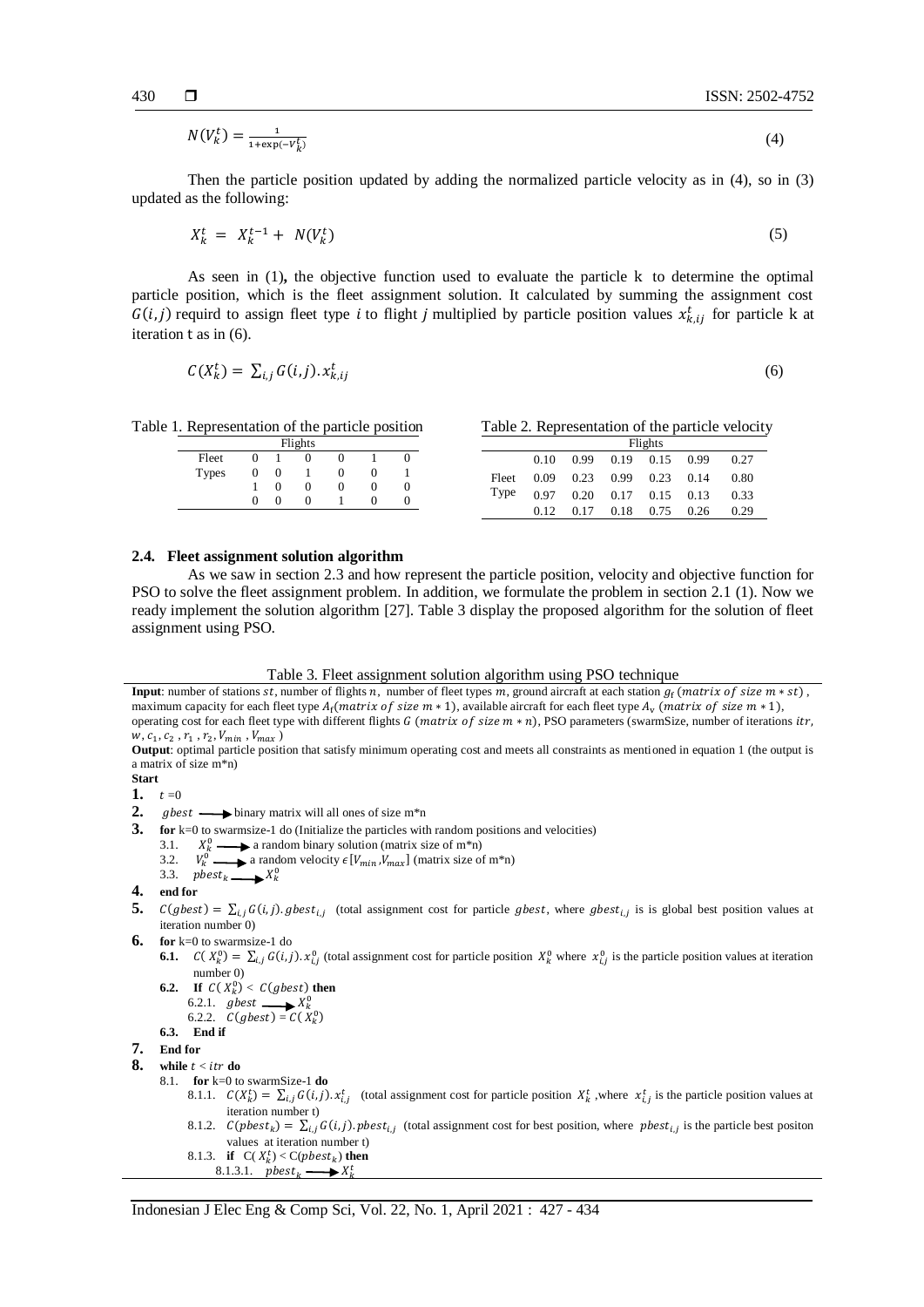431

```
8.1.4. end if
             8.1.5. if C(X_k^t) < C(gbest) then
                   8.1.5.1. gbest \longrightarrow X_k^t8.1.6. end if
             8.1.7. V_k^{t+1} = w V_k^t + c_1 r_1 (pbest_k - X_k^t) + c_2 r_2 (gbest - X_k^t)8.1.8. N(V_k^{t+1}) = \frac{1}{1+\exp(-V_k^{t+1})}8.1.9. X_k^{t+1} = X_k^t + N(V_k^{t+1})8.1.10. X_k^{t+1} \in \{0,1\}8.1.11. check constraints as in equation 1
                   8.1.11.1. if X_k^{t+1} apply constriants then
                         8.1.11.1.1. update X_k^{t+1} values to follow constriants
                   8.1.11.2. end if
      8.2. end for 
      8.3. t=t+1
9. end whileEnd
```
### **2.4. Data acquisition**

Datasets collected from Egyptair airlines company for two years from 1/7/2017 until 30/6/2019. The data extracted from Egyptair accounting and costing system. The data attributes are Flight date, flight number, origin, and destination, assigned aircraft type, operating cost, number of KM flown, number of available seats, and number of passengers. For simplicity of fleet assignment implementation, we choose seven stations from Egyptair network. That is Cairo international airport (CAI) as the hub station and the spokes are Kuwait (KWI), New York (JFK), Frankfurt (FAR), London (LHR), Jeddah (JED) and Riyadh (RUH). The data set has 20671 of rows and nine columns for the specified seven stations above. Egyptair airlines have nine different category of aircraft types fly over the word. The fleet types are A320-232, A321-231, A330-200, A330-300, B737-800, B737-800NEW, B777-200, B777-300, and B787-900. Egyptair have 4, 2, 5, 4, 20, 9, 2, 6, and 6 from each type respectively. The specified seven stations have about 30 flights per day. Table 4 represent the sample of data for flights schedule in a day, in addation contains the corresponding assigned fleet type and its operating cost. The table contains the number of passengers and the distance flown.

|                      |            |             | Table 4. Sample of conected dataset for a day |                |              |                 |            |
|----------------------|------------|-------------|-----------------------------------------------|----------------|--------------|-----------------|------------|
| Origin<br>Flight No. |            | Destination | Assigned Aircraft                             | Operating cost | number of KM | Number of       | Number of  |
|                      |            |             |                                               | (USD)          | flown        | available seats | passengers |
| MS0610               | CAI        | KWI         | B737-800                                      | 5316           | 1601         | 144             | 85         |
| MS0611               | KWI        | CAI         | B737-800                                      | 10728          | 1601         | 144             | 107        |
| MS0612               | CAI        | KWI         | B737-800                                      | 5803           | 1601         | 144             | 119        |
| MS0613               | <b>KWI</b> | CAI         | B737-800                                      | 9785           | 1601         | 144             | 108        |
| MS0620               | CAI        | KWI         | B737-800                                      | 5614           | 1216         | 144             | 127        |
| MS0621               | <b>KWI</b> | CAI         | B737-800                                      | 9465           | 1216         | 144             | 139        |
| MS0647               | CAI        | <b>RUH</b>  | B737-800                                      | 3879           | 1216         | 144             | 82         |
| MS0648               | <b>RUH</b> | CAI         | B737-800                                      | 8792           | 1216         | 144             | 132        |
| MS0649               | CAI        | <b>RUH</b>  | A330-200                                      | 15018          | 1216         | 268             | 180        |
| MS0650               | <b>RUH</b> | CAI         | A330-200                                      | 18616          | 1216         | 268             | 262        |
| MS0651               | CAI        | <b>RUH</b>  | B737-800                                      | 5930           | 1216         | 144             | 117        |
| MS0652               | <b>RUH</b> | CAI         | A330-200                                      | 18096          | 1216         | 268             | 257        |
| MS0661               | CAI        | JED         | B737-800                                      | 5124           | 1216         | 144             | 80         |
| MS0662               | JED        | CAI         | B737-800                                      | 8989           | 1216         | 144             | 125        |
| MS0663               | CAI        | JED         | A330-300                                      | 16838          | 1216         | 301             | 185        |
| MS0664               | JED        | CAI         | A330-300                                      | 20377          | 1216         | 301             | 287        |
| MS0665               | CAI        | JED         | B777-300                                      | 53550          | 3531         | 346             | 329        |
| MS0666               | JED        | CAI         | B777-300                                      | 63648          | 3531         | 346             | 263        |
| MS0671               | CAI        | JED         | B737-800 NEW                                  | 26860          | 3531         | 154             | 139        |
| MS0672               | JED        | CAI         | B737-800 NEW                                  | 22982          | 3531         | 154             | 125        |
| MS0673               | CAI        | <b>JED</b>  | B737-800 NEW                                  | 17645          | 2921         | 154             | 128        |
| MS0674               | JED        | CAI         | B737-800 NEW                                  | 20709          | 2921         | 154             | 98         |
| MS0777               | CAI        | LHR         | B777-300                                      | 150710         | 9010         | 346             | 319        |
| MS0778               | LHR        | CAI         | B777-300                                      | 183501         | 9010         | 346             | 311        |
| MS0779               | CAI        | LHR         | B777-300                                      | 28836          | 1601         | 346             | 227        |
| MS0780               | <b>LHR</b> | CAI         | B777-300                                      | 36397          | 1601         | 346             | 272        |
| MS0785               | CAI        | <b>FRA</b>  | B737-800                                      | 2224           | 1216         | 144             | 120        |
| MS0786               | <b>FRA</b> | CAI         | B737-800                                      | 6279           | 1216         | 144             | 125        |
| MS0985               | CAI        | JFK         | B737-800                                      | 6313           | 1216         | 144             | 120        |
| MS0986               | <b>JFK</b> | CAI         | B737-800                                      | 2496           | 1216         | 144             | 122        |

Table 4. Sample of collected dataset for a day

*Particle swarm optimization for airlines fleet assignmen (Abdallah A. Abouzeid)*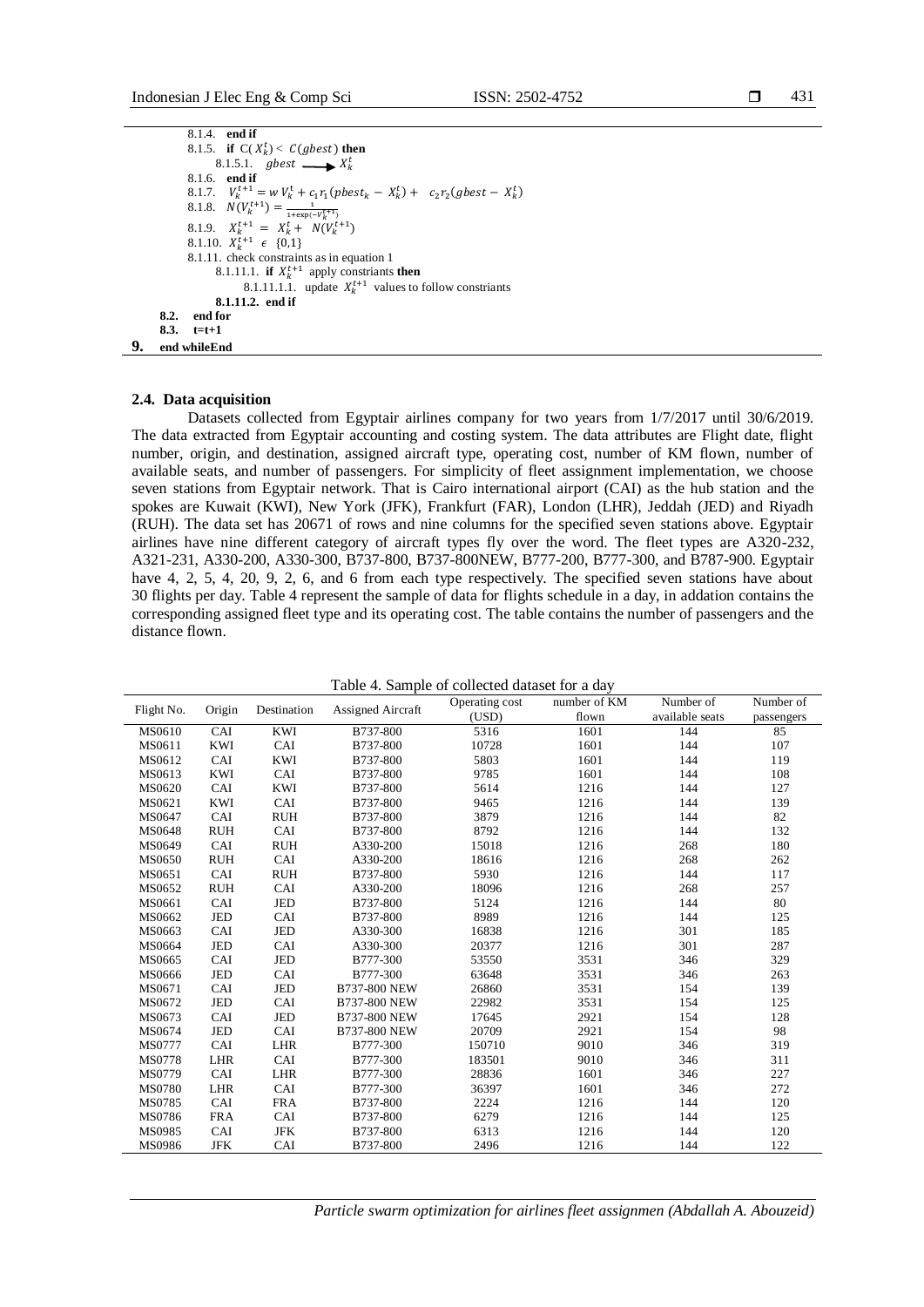## **3. RESULTS AND DISCUSSION**

The proposed PSO algorithm described in section 2.4 for the solution of fleet assignment problem developed by authors using Python programming language. The developed model implemented and tested using Egyptair dataset specified in section 2.5. The developed model reads the dataset from an excel sheet. It extracts all required inputs and makes a suitable representation for the data to get the optimal solution for fleet assignment problem. On the other hand, we develop another model to solve the fleet assignment problem using other optimization technique, which is mixed integer programing (MIP). The developed model based on MIP solver implemented by google. We implement and test the model on the same dataset for Egyptair airlines. To measure the effectiveness and validity of PSO algorithm, results compared with other, MIP and current Egyptair assignment methodology. The criteria of performance considered were the quality of solutions (optimal total assignment cost). The percentage of improvement in total assignment cost computed as the following equation for the different methods [28]:

$$
\left(1 - \frac{Total\ assignment\ cost\ using\ the\ one\ method}{Total\ assignment\ cost\ using\ the\ other\ method}\right) \times 100\tag{7}
$$

We use the following parameter values when using PSO. The inertia weight w=0.5, cognitive and social factors  $c_1 = c_2 = 1$ , swarm size=1000, the number of iterations=10000 and particle velocity bounds between 0 and 1.

For simplicity, we will display the PSO and MIP results for the specified stations mentioned in section 2.5 with detailed results for one day (01/01/2019). Table 5 displays the fleet assignment solution for scheduled flights for one day using PSO and MIP. The results compared to Egyptair assignment methodology. The results display that there are cost reduction when using MIP than Egyptair methodology by 5.5% or saving daily cost 43,814\$. If we use PSO, we have cost reduction by 19.3% than using Egyptair assignment methodology or we save daily cost 152,585\$. On the other hand when compare PSO with MIP technique, we find 14.6% improvement or save daily cost 108,771\$. For other assignment, Table 6 displays the assignment cost comparison for Egyptair assignment methodology, MIP and PSO for seven days (1/2/2019, 1/3/2019, 1/4/2019, 1/5/2019, 1/6/2019, 1/7/2019 and 1/8/2019).

Table 5. Egyptair fleet assignment solution and cost comparison for Egyptiar methodology, PSO and MIP for day 1/1/20109

| Flight<br>Origin<br>NO. |            |                             | $1111$ for $0.44$ $1.12010$<br>Assigned fleet type by using<br>Assigned Fleet By |                     |                                  |
|-------------------------|------------|-----------------------------|----------------------------------------------------------------------------------|---------------------|----------------------------------|
|                         |            | Destination                 | Egyptair method                                                                  | using MIP           | Assigned Fleet by using PSO      |
| MS0610                  | CAI        | <b>KWI</b>                  | B737-800                                                                         | B737-800            | B787-900                         |
| MS0611                  | KWI        | CAI                         | B737-800                                                                         | B737-800 NEW        | B737-800                         |
| MS0612                  | CAI        | <b>KWI</b>                  | B737-800                                                                         | B737-800            | B777-300                         |
| MS0613                  | KWI        | CAI                         | B737-800                                                                         | B737-800            | A330-300                         |
| MS0620                  | CAI        | <b>KWI</b>                  | B737-800                                                                         | B737-800            | A330-300                         |
| MS0621                  | <b>KWI</b> | CAI                         | B737-800                                                                         | B737-800            | B777-200                         |
| MS0647                  | CAI        | <b>RUH</b>                  | B737-800                                                                         | B737-800 NEW        | B777-300                         |
| MS0648                  | <b>RUH</b> | CAI                         | B737-800                                                                         | B737-800            | B787-900                         |
| MS0649                  | CAI        | <b>RUH</b>                  | A330-200                                                                         | B737-800            | B777-300                         |
| MS0650                  | <b>RUH</b> | CAI                         | A330-200                                                                         | B737-800            | A330-200                         |
| MS0651                  | CAI        | <b>RUH</b>                  | B737-800                                                                         | B737-800            | B777-300                         |
| MS0652                  | <b>RUH</b> | CAI                         | A330-200                                                                         | B737-800            | A330-300                         |
| MS0661                  | CAI        | JED                         | B737-800                                                                         | B737-800            | A320-232                         |
| MS0662                  | <b>JED</b> | CAI                         | B737-800                                                                         | B737-800            | A320-232                         |
| MS0663                  | CAI        | <b>JED</b>                  | A330-300                                                                         | B737-800            | B777-300                         |
| MS0664                  | JED        | CAI                         | A330-300                                                                         | B737-800            | A321-231                         |
| MS0665                  | CAI        | <b>JED</b>                  | B777-300                                                                         | B737-800            | B737-800                         |
| MS0666                  | JED        | CAI                         | B777-300                                                                         | B737-800            | B737-800                         |
| MS0671                  | CAI        | JED                         | B737-800 NEW                                                                     | B737-800 NEW        | B737-800                         |
| MS0672                  | <b>JED</b> | CAI                         | B737-800 NEW                                                                     | B737-800            | B737-800                         |
| MS0673                  | CAI        | <b>JED</b>                  | B737-800 NEW                                                                     | B737-800            | A330-200                         |
| MS0674                  | JED        | CAI                         | <b>B737-800 NEW</b>                                                              | B737-800            | B737-800                         |
| MS0777                  | CAI        | LHR                         | B777-300                                                                         | B737-800 NEW        | B737-800                         |
| MS0778                  | LHR        | CAI                         | B777-300                                                                         | <b>B737-800 NEW</b> | B737-800                         |
| MS0779                  | CAI        | LHR                         | B777-300                                                                         | B737-800 NEW        | B787-900                         |
| MS0780                  | LHR        | CAI                         | B777-300                                                                         | B737-800 NEW        | B787-900                         |
| MS0785                  | CAI        | <b>FRA</b>                  | B737-800                                                                         | B737-800 NEW        | B787-900                         |
| MS0786                  | <b>FRA</b> | CAI                         | B737-800                                                                         | B737-800 NEW        | B787-900                         |
| MS0985                  | CAI        | <b>JFK</b>                  | B737-800                                                                         | B737-800            | B737-800                         |
| MS0986                  | <b>JFK</b> | CAI                         | B737-800                                                                         | A330-200            | B777-200                         |
|                         |            | Total assignment Cost (USD) | 790,520                                                                          | 746,706             | 637,935                          |
|                         |            |                             | 5.5% than Egyptair                                                               | 19.3% than Egyptair |                                  |
| Cost Improvement (%)    |            |                             |                                                                                  | methodology         | methodology14.6% than MIP method |

Indonesian J Elec Eng & Comp Sci, Vol. 22, No. 1, April 2021 : 427 - 434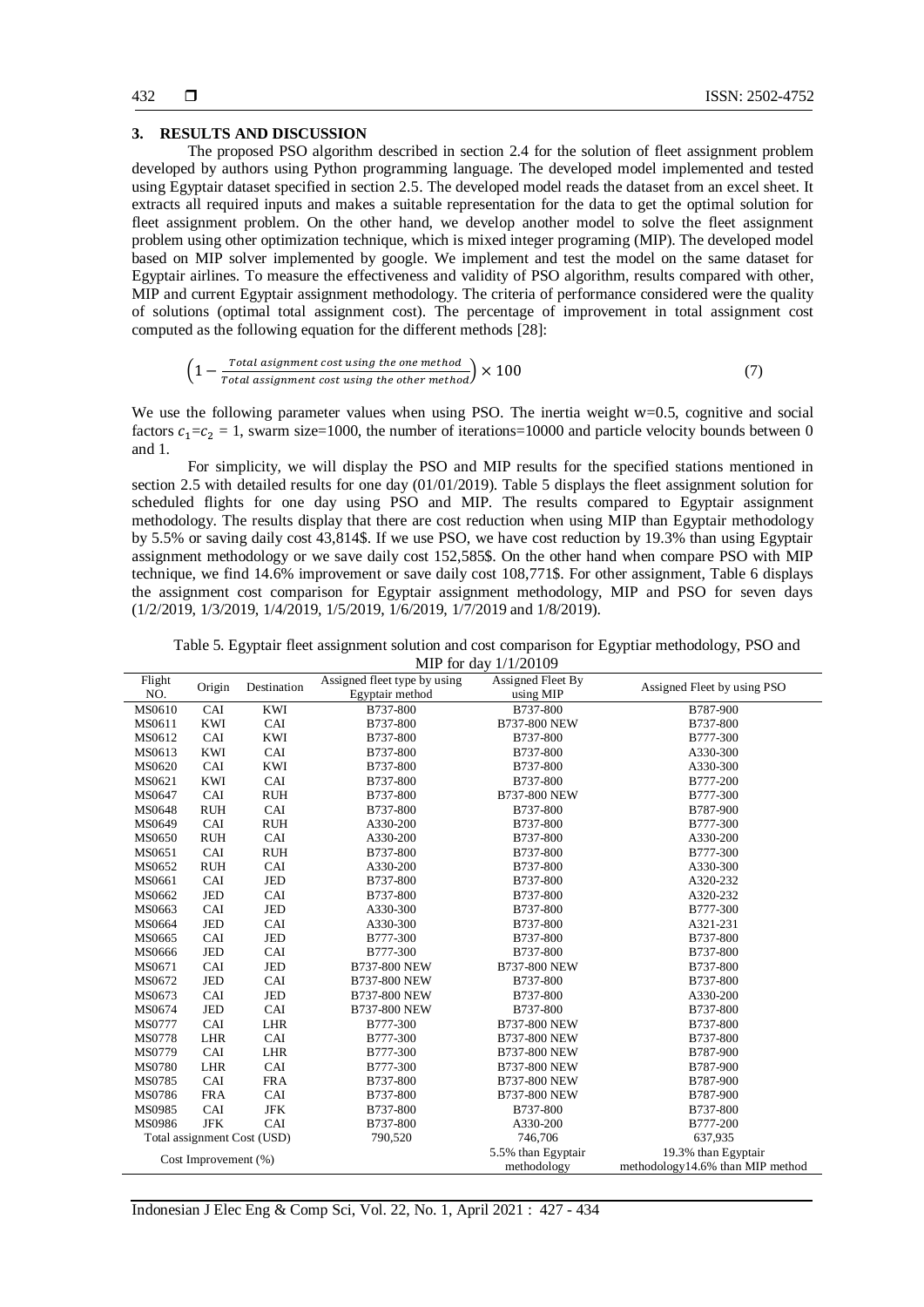The results in Table 6 displays the effect on the assignment cost for the three methods. We choose these days to display a different number of flight schedule for the referred seven stations. Table 6 displays the total assignment cost per day for each methodology. We note that there are cost reduction for these days 314,907\$ when using MIP than Egyptair methodology. The cost reduction increases when using PSO we find 1,202,908\$ for seven days than using Egyptair methodology. When comparing PSO with MIP for the same period, we found a cost reduction of 888,001\$. Figure 1 displays the assignment cost comparison for the three techniques. The effect of the developed model is to obtain the optimal fleet assignment and automate the process of fleet assignment for Egyptair airlines instead of using fixed aircraft type for each flight leg. The model uses an intelligent method to solve the problem. The solution to the problem has a great effect on company revenue by decreasing the operating costs required for covering the scheduled flights with different aircraft types. We found that the PSO technique is the best technique for solving the fleet assignment for Egyptair airlines.

Table 6. Egyptair assignment cost comparison for company methodology, MIP and PSO

| Method                             | <b>Assignment Cost/Day</b> |          |           |          |           |          |           |                       |
|------------------------------------|----------------------------|----------|-----------|----------|-----------|----------|-----------|-----------------------|
|                                    | 1/2/2019                   | 1/3/2019 | 1/4/2019  | 1/5/2019 | 1/6/2019  | 1/7/2019 | 1/8/2019  | Total assignment cost |
| Egyptair assignment<br>methodology | 768.751                    | 983.683  | 1.025.752 | 984.773  | 1.464.852 | 832.752  | 1.005.532 | 7,066,095             |
| MIP                                | 725,000                    | 901.252  | . 002.375 | 898.026  | 1.390.455 | 830.860  | .003.220  | 6,751,188             |
| <b>PSO</b>                         | 670,327                    | 780,780  | 899.744   | 780.845  | .200.405  | 640.560  | 890.526   | 5,863,187             |



Figure 1. Egyptair assignment cost comparison for three techniques in seven days

# **4. CONCLUSION AND FUTURE WORK**

Air transportation is the fastest long-distance transportation method. People prefer to use air transportation during holidays, business trips and almost all travel needs. Airlines faced with difficult and comprehensive issues such as fleet assignment, airline scheduling, and crew scheduling. Operating costs is the highest costs for airline companies that play a basic parameter in fleet assignment decision. The effective assignment of fleet types to flight segments is critical to airline planning. This paper formulated the fleet assignment problem for airlines that optimization goal is to minimize the total assignment cost. The problem solved by using one of the artificial intelligence optimization techniques, which is particle swarm optimization. To implement the model, we developed a python model for solving the fleet assignment problem using PSO and MIP methods. The model is tested and validated on Egyptair airlines actual dataset. The performance of PSO algorithm evaluated in comparison with MIP and Egyptair assignment methodology. The results showed that the PSO algorithm is the best solution. Where we see a daily cost reduction with percentage of 14.6% and 19.3% than MIP and Egyptair methodology respectively. To get more insights from results and its effects on Egyptair airlines. We test the program on flights for seven days. We solved the fleet assignment for Egyptair by available fleet types. We note that there are cost reduction for these days 314,907\$ when using MIP than Egyptair methodology. The cost reduction increases when using PSO we find 1,202,908\$ during seven days than using Egyptair methodology. A natural extension to this work would be applying another representation of particles for PSO as position permutations and compare it with the obtained results using the binary representation.

#### **REFERENCES**

[1] H. D. Sherali, E. Bish and X. Zhu, "Airline Fleet Assignment Concepts, Models, and Alogrithms," *European Journal of Operational Research,* vol. 172, pp. 1-30, 2006, doi: 10.1016/j.ejor.2005.01.056.